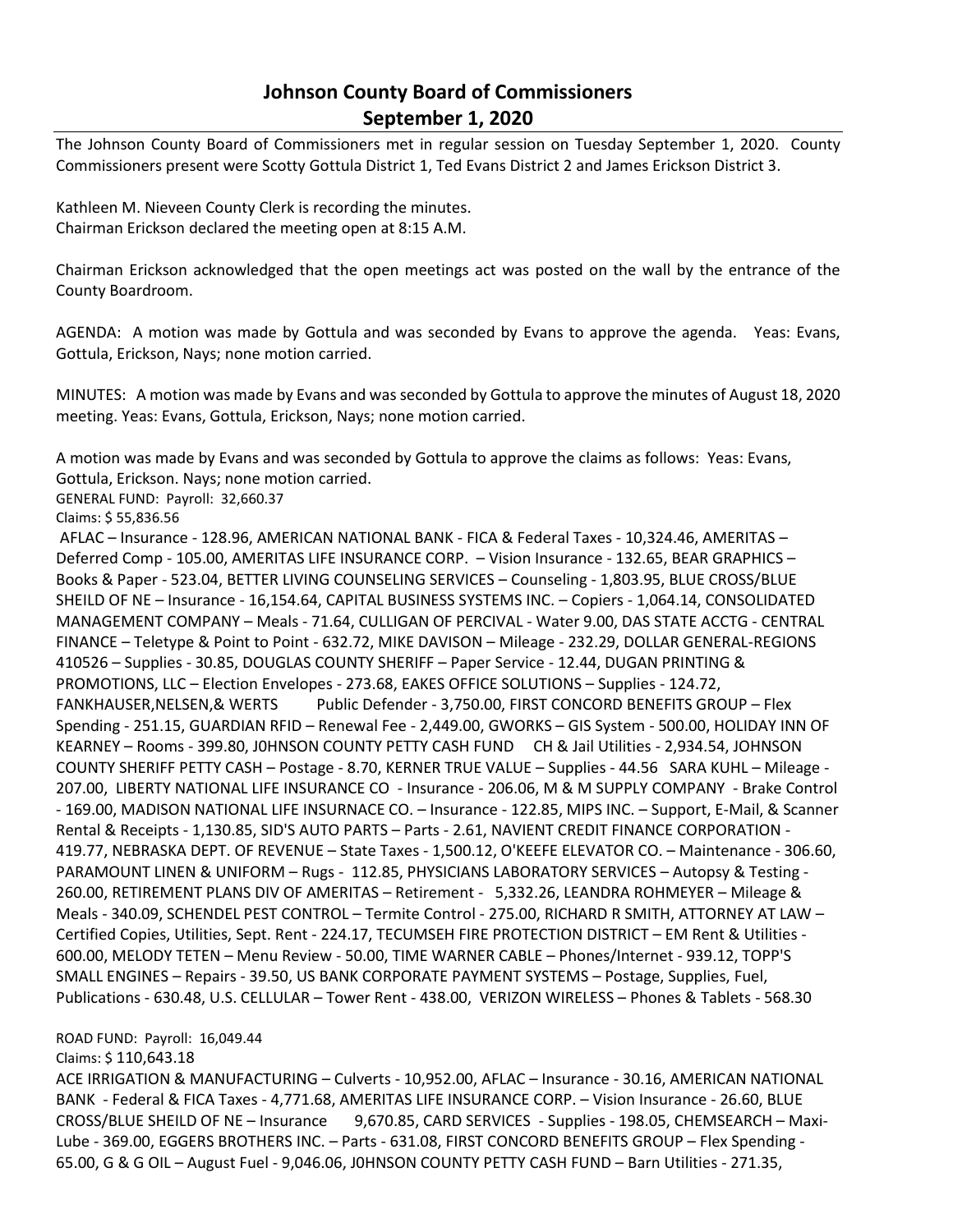MARTIN MARIETTA MATERIALS – Rock - 5,988.81, MIDWEST SERVICE & SALES CO – Culvert/Headwall - 60,743.48, NEBRASKA DEPT. OF REVENUE – State Taxes - 668.46, NEBRASKA PUBLIC POWER - Utilities Crab Orchard & Sterling - 69.46, PARAMOUNT LINEN & UNIFORM – Rugs - 28.14, RETIREMENT PLANS DIV OF AMERITAS – Retirement - 2,404.82, SAPP BROTHERS PETROLEUM - DEF - 350.00, SPEERS TRUCK REPAIR LLC – Parts & Labor - 4,090.30, U.S. CELLULAR – Internet - 78.69, VERIZON WIRELESS - Tablet - 40.01, WASHINGTON NATIONAL INS COMPANY – Insurance - 9.25, WINDSTREAM – Land Lines - 139.93

VISITORS IMPROVEMENT FUND: Claims: \$829.41 JOHNSON COUNTY NE HISTORICAL SOC. - Lodging Tax - 829.41

REGISTER DEEDS PRESERVATION & MOD. FUND: Claims: \$ 154.12 MIPS INC - Register of Deeds and Scanner Rental - 154.12

Emergency Manager Amanda Burki gave the board a covid-19 update.

Bids were opened at 9:00 A.M. for the sale of the 1999 Dynaweld Trailer Bids were received from Russ Eltiste, and Eagle Equipment. The Bid from Russ Eltiste was \$14,502.00, and the bid from Eagle Equipment was \$12,650.00.

A motion was made by Gottula and was seconded by Evans to accept the bid from Russ Eltiste for \$14,502.00 Yeas: Evans, Gottula, Erickson, Nays; none motion carried.

Highway Supt. Matt Schaardt gave the board an update on projects. The board also discussed the bids for a new Backhoe.

A motion was made by Evans and was seconded by Gottula to approve the bid for the Cat 330 GC Backhoe from Nebraska Machinery contingent on if the backhoe can pick up the 13,500.00 lb. tube located at the Road Department. Yeas: Evans, Gottula, Erickson Nays; none motion carried.

The board discussed giving the Highway Supt. Matt Schaardt authority to purchase a tractor for the road department. A motion was made by Gottula, and was seconded by Evans to give Highway Supt. Matt Schaardt authority to purchase a tractor with in the budget authority. Yeas: Evans, Gottula, Erickson, Nays; none motion carried.

The board acknowledges the following inventories: County Assessor, Attorney, Board, Clerk, County Court, Child Support, Emergency Manager, Courthouse Maintenance, Probation, Treasurer, Veterans Service, Road Department.

The board discussed the bid from Mahoney Construction for the replacement of the Steps on the South and East Side of the Courthouse by the Street. The board will hold off on doing anything at this point.

A motion was made by Evans and was seconded by Gottula to approve Resolution 20-21 a Resolution approving the additional 1% board increase for the Johnson County Budget FY 2020-21. Yeas: Evans, Gottula, Erickson, Nays; none motion carried.

A motion was made by Evans and was seconded by Gottula to approve Resolution No. 20-22 a resolution setting the levy allowed for the Fire Districts and Ag Society. Yeas: Evans, Gottula, Erickson, Nays; none motion carried.